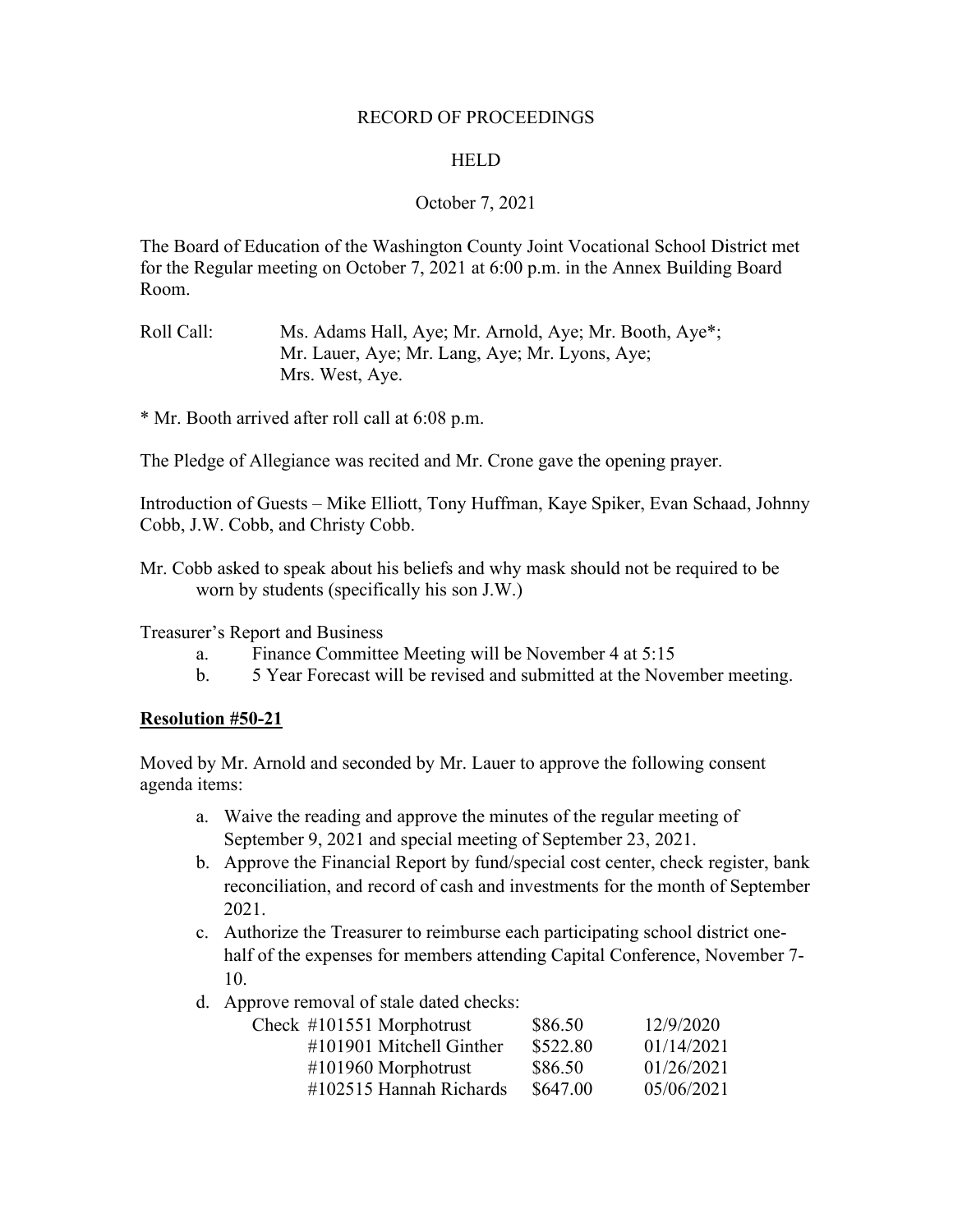Page 6302 Minutes – Washington County JVS District October 7, 2021

Roll Call: Ms. Adams Hall, Aye; Mr. Arnold, Aye; Mr. Booth, Aye; Mr. Lauer, Aye; Mr. Lang, Aye; Mr. Lyons, Aye; Mrs. West, Aye. President West declared the resolution adopted.

Superintendent's Report and Business

- a. Review of Board Policy
- b. Construction Projects are being finalized Waiting on backordered parts
- c. School Resource Officer Job Description is being developed.

### **Resolution #51-21**

Moved by Mr. Lyons and seconded by Mr. Arnold to approve the following consent agenda items:

a. Employ the following part-time Adult Technical Training instructors for the year

| ending June $30$ , $2022$ : |                                        |          |                    |
|-----------------------------|----------------------------------------|----------|--------------------|
| <b>Name</b>                 | Area                                   | Rate/Hr. | <b>Effective</b>   |
| Amy Brokaw                  | <b>STNA</b>                            | \$21.60  | October 11, 2021   |
| Hannah Easton               | <b>Medical Assistant</b>               | \$21.60  | October 11, 2021   |
| *Katie Edwards              | <b>Medical Assistant</b>               | \$21.60  | October 11, 2021   |
| *Katie Edwards              | Phlebotomy                             | \$21.60  | October 11, 2021   |
| *Megan Jones                | <b>Medical Assistant</b>               | \$22.40  | October 18, 2021   |
| Stephen McLain              | <b>DIT</b>                             | \$43.00  | September 27, 2021 |
| Stephen McLain              | <b>Industrial Maintenance Mechanic</b> | \$29.00  | September 27, 2021 |
| Stephen McLain              | Instrumentation & Electricity          | \$29.00  | September 27, 2021 |
| Clarence White              | <b>DIT</b>                             | \$43.00  | September 27, 2021 |
| Clarence White              | Industrial Maintenance Mechanic        | \$29.00  | September 27, 2021 |

(\*) Pending BCI/FBI background check and Adult Education Permit.

b. Employ the following part-time Adult Technical Training non-instructors for the year ending June 30, 2022:

| <b>Name</b>    | <b>Area</b>                        | Rate/Hr. | <b>Effective</b>   |
|----------------|------------------------------------|----------|--------------------|
| Gene Bartlett  | PT CDL Manager                     | \$35.65  | October 11, 2021   |
| Cynthia Rogers | <b>Assessment Center Support</b>   | \$17.42  | November 1, 2021   |
| Cynthia Rogers | <b>PT Assessment Center Manger</b> | \$22.64  | November $1, 2021$ |

c. Approve Resident Educator allocation for July 1, 2021, through June 30, 2022, per Article 11.08 Tuition Reimbursement, H:

| <b>Resident Educator:</b> |                           |         |
|---------------------------|---------------------------|---------|
| Angela Diehl              | 1 First Year – Rio Grande | \$3,000 |
|                           |                           |         |

d. Approve agreement with Ohio State University for the purpose of establishing a clinical education affiliation agreement for the surgical technician students for Adult Technical Training from **October 1, 2021,** to **September 30, 2024**.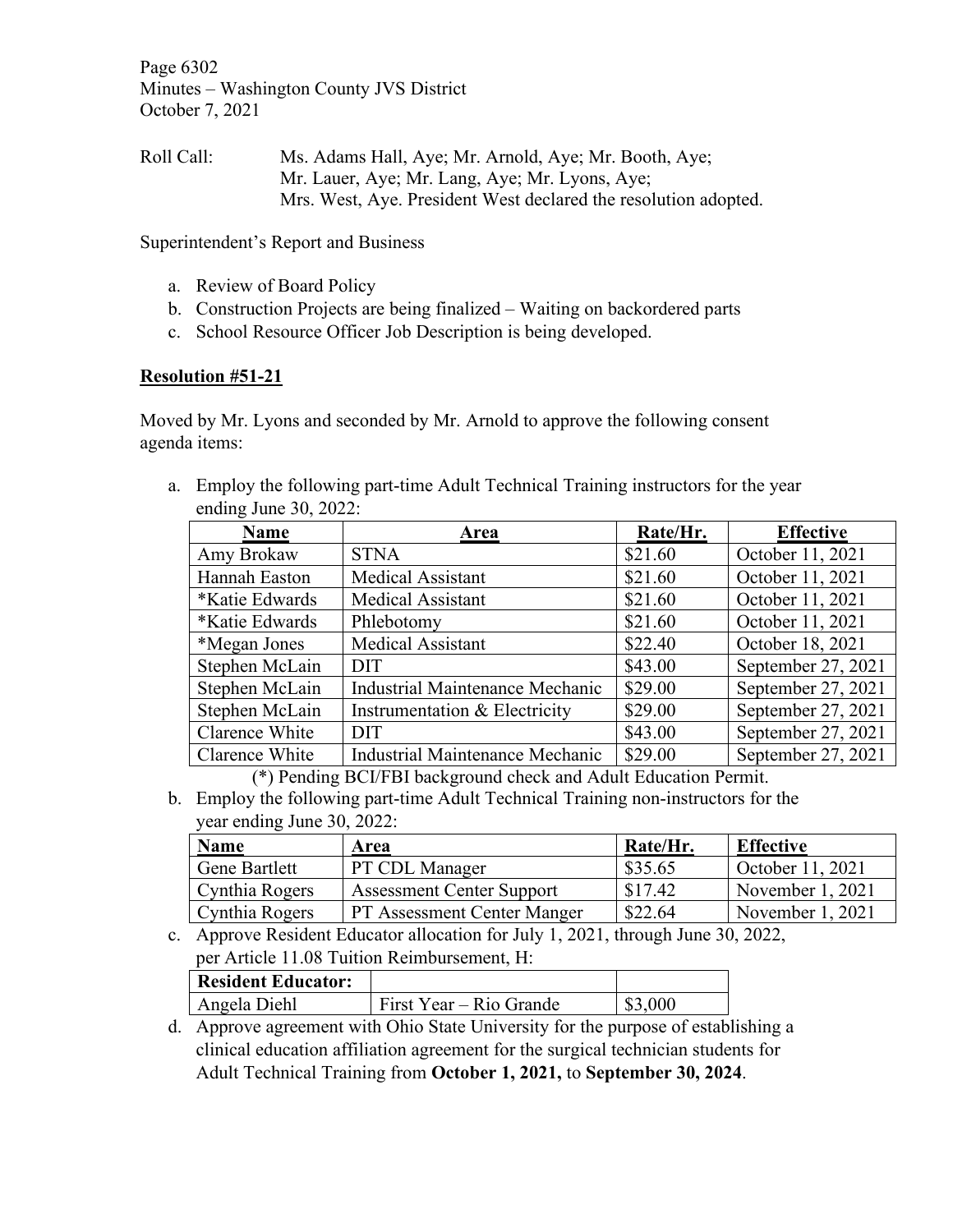Page 6303 Minutes – Washington County JVS District October 7, 2021

Roll Call: Ms. Adams Hall, Aye; Mr. Arnold, Aye; Mr. Booth, Aye; Mr. Lauer, Aye; Mr. Lang, Aye; Mr. Lyons, Aye; Mrs. West, Aye. President West declared the resolution adopted.

#### **Resolution #52-21 – Approve Board Policies**

Moved by Mr. Lauer and seconded by Mr. Booth to adopt the following resolution:

BE IT RESOLVED, the board approves the following policy changes (new, revised) as set forth below:

| <b>Policy Number</b> | <b>Policy Name</b>                                      | <b>Change</b> |
|----------------------|---------------------------------------------------------|---------------|
| 0169.1               | Public Participation at Board Meeting                   | Revised       |
| 1530                 | Evaluation of Directors and Other Administrators        | Revised       |
| 1617                 | Weapons                                                 | <b>New</b>    |
| 2266                 | Nondiscrimination on the Basis of Sex in Education      | Revised       |
|                      | Programs or Activities                                  |               |
| 2271                 | College Credit Plus Program                             | Revised       |
| 2370.01              | <b>Blended Learning</b>                                 | Revised       |
| 3217                 | Weapons                                                 | Revised       |
| 4217                 | Weapons                                                 | Revised       |
| 5111.02              | <b>Educational Opportunity for Military Children</b>    | Revised       |
| 5200                 | Attendance                                              | Revised       |
| 5350                 | Student Mental Health & Suicide Prevention              | Revised       |
| 5516                 | <b>Student Hazing</b>                                   | Revised       |
| 5630.01              | Positive Behavior Intervention and Supports and Limited | Revised       |
|                      | Use of Restraint and Seclusion                          |               |
| 5722                 | School-Sponsored Publications and Productions           | Revised       |
| 6114                 | Cost Principles – Spending Federal Funds                | Revised       |
| 7300                 | Disposition of Real Property/Personal Property          | Revised       |
| 8330                 | <b>Student Records</b>                                  | Revised       |
| 8450.01              | Protective Facial Coverings During Pandemic/Epidemic    | Revised       |
|                      | Events                                                  |               |
| 8462                 | School Safety                                           | Revised       |
| 8740                 | Bonding                                                 | Revised       |

Roll Call: Ms. Adams Hall, Aye; Mr. Arnold, Aye; Mr. Booth, Aye; Mr. Lauer, Aye; Mr. Lang, Aye; Mr. Lyons, Aye; Mrs. West, Aye. President West declared the resolution adopted.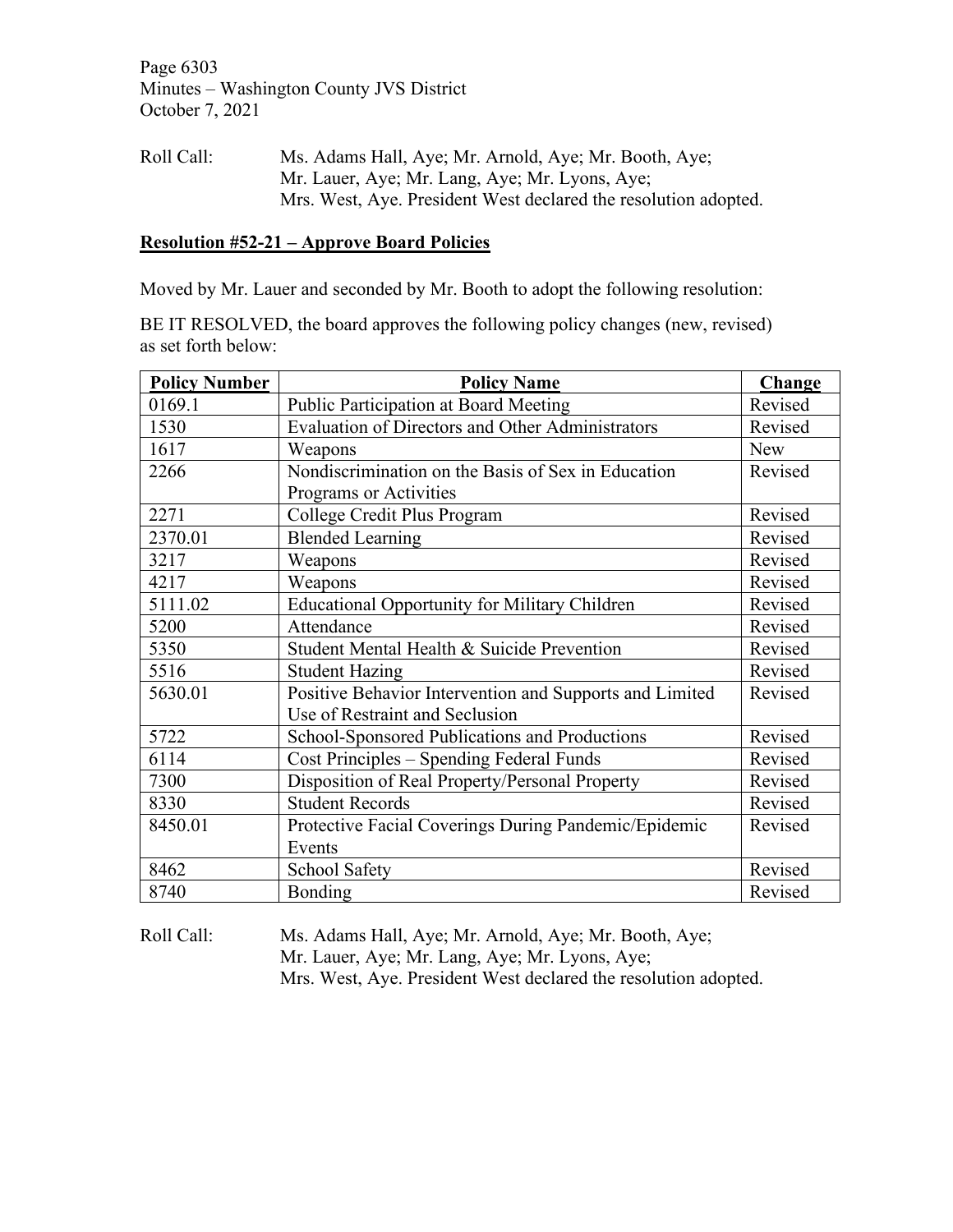Page 6304 Minutes – Washington County JVS District October 7, 2021

# **Resolution #53-21 – Accept Resignation of Jennifer Smicker, Health & Wellness Specialist**

Moved by Mr. Lauer and seconded by Mr. Arnold to adopt the following resolution:

WHEREAS, **Jennifer Smicker**, Health & Wellness Specialist, has submitted a letter of resignation; therefore,

BE IT RESOLVED, That the resignation of Jennifer Smicker be accepted effective October 4, 2021.

Roll Call: Ms. Adams Hall, Aye; Mr. Arnold, Aye; Mr. Booth, Aye; Mr. Lauer, Aye; Mr. Lang, Aye; Mr. Lyons, Aye; Mrs. West, Aye. President West declared the resolution adopted.

# **Resolution #54-21 – Employ Patient Health Care Instructor**

Moved by Mr. Booth and seconded by Mr. Arnold to adopt the following resolution:

| Employ:      | <b>Angela Diehl</b>                                                   |
|--------------|-----------------------------------------------------------------------|
| Program:     | <b>Patient Health Care</b>                                            |
| Beginning:   | October 11, 2021                                                      |
| Salary Step: | $C-10$ – (pro-rated for 149.5 days) – 21 pays for the                 |
|              | remainder of the 2021-2022 school year.                               |
|              | 5 Extended Days beginning on October 6, 2021                          |
|              | Note: Pending receipt of BCI/FBI background checks with no record and |
|              | Teaching license.                                                     |

BE IT FURTHER RESOLVED, That under the provisions of ORC 3319.08, such employee shall be directed and assigned.

Roll Call: Ms. Adams Hall, Aye; Mr. Arnold, Aye; Mr. Booth, Aye; Mr. Lauer, Aye; Mr. Lang, Aye; Mr. Lyons, Aye; Mrs. West, Aye. President West declared the resolution adopted.

# **Resolution #55-21 – Accept Resignation of Cynthia Rogers, Office Assistant, Registrar/Financial Aid Assistant**

Moved by Mr. Lauer and seconded by Mr. Arnold to adopt the following resolution:

WHEREAS, **Cynthia Rogers**, Office Assistant, Registrar/Financial Aid Assistant, Adult Technical Training has submitted a letter of resignation; therefore,

BE IT RESOLVED, That the resignation of Cynthia Rogers be accepted effective October 29, 2021.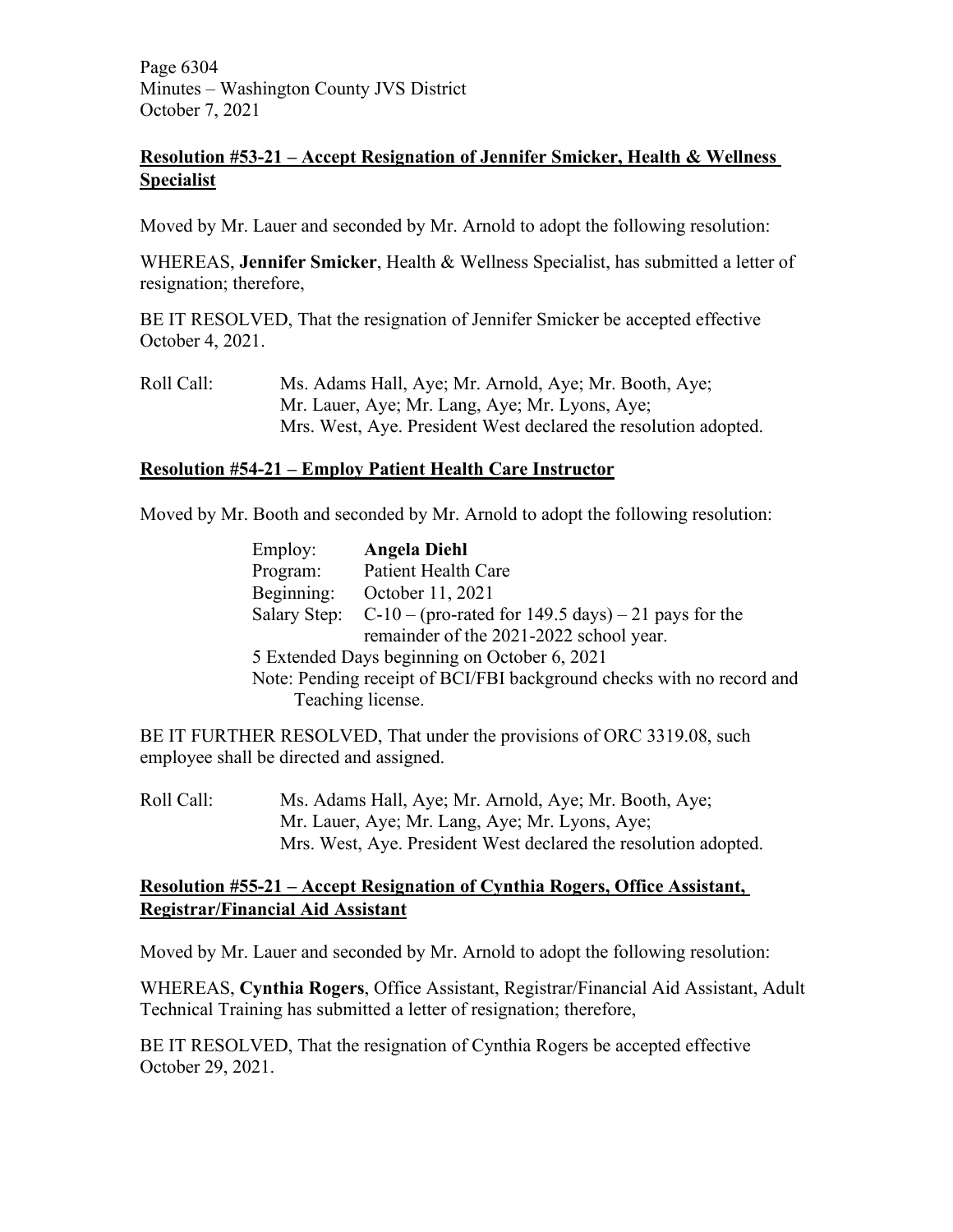Page 6305 Minutes – Washington County JVS District October 7, 2021

Roll Call: Ms. Adams Hall, Aye; Mr. Arnold, Aye; Mr. Booth, Aye; Mr. Lauer, Aye; Mr. Lang, Aye; Mr. Lyons, Aye; Mrs. West, Aye. President West declared the resolution adopted.

## **Resolution #56-21 – Employ Office Assistant, Registrar/Financial Aid Assistant – Adult Technical Training**

Moved by Mr. Booth and seconded by Mr. Stacy to adopt the following resolution:

Employ, **Rachel Heiss** as full-time Office Assistant, Registrar/Financial Aid Assistant, Adult Technical Training beginning October 25, 2021.

Her employment classification will be Classification II, Step  $3 - (7 \frac{1}{2} \text{ hours/day})$  - $(260 \text{ days a year})$  at \$23,457.50 (pro-rated salary for 179 days) – 16 pays for the remainder of the 2021-2022 school year. (Pending receipt of BCI/FBI background checks with no record)

Roll Call: Ms. Adams Hall, Aye; Mr. Arnold, Aye; Mr. Booth, Aye; Mr. Lauer, Aye; Mr. Lang, Aye; Mr. Lyons, Aye; Mrs. West, Aye. President West declared the resolution adopted.

# **Resolution #57-21 – Approve Family & Medical Leave for Wendy Ketelsen**

Moved by Mr. Lauer and seconded by Mr. Lyons to adopt the following resolution:

BE IT RESOLVED, That, upon recommendation of the Superintendent, **Wendy Ketelsen**, Financial Aid & Student Services Advisor, be approved for Family & Medical Leave beginning September 13, 2021, through September 12, 2022, (using sick leave, personal and days without pay) per the Family & Medical Leave Act (FMLA) and board Policy 4430.01.

Roll Call: Ms. Adams Hall, Aye; Mr. Arnold, Aye; Mr. Booth, Aye; Mr. Lauer, Aye; Mr. Lang, Aye; Mr. Lyons, Aye; Mrs. West, Aye. President West declared the resolution adopted.

Recess into Executive Session

Moved by Mr. Booth and seconded by Ms. Adams Hall to recess into Executive Session to consider the employment of a public employee or official at 6:27 p.m.

Roll Call: Ms. Adams Hall, Aye; Mr. Arnold, Aye; Mr. Booth, Aye; Mr. Lauer, Aye; Mr. Lang, Aye; Mr. Lyons, Aye; Mrs. West, Aye.

President Mrs. West declared the meeting back in session at 7:27 p.m.